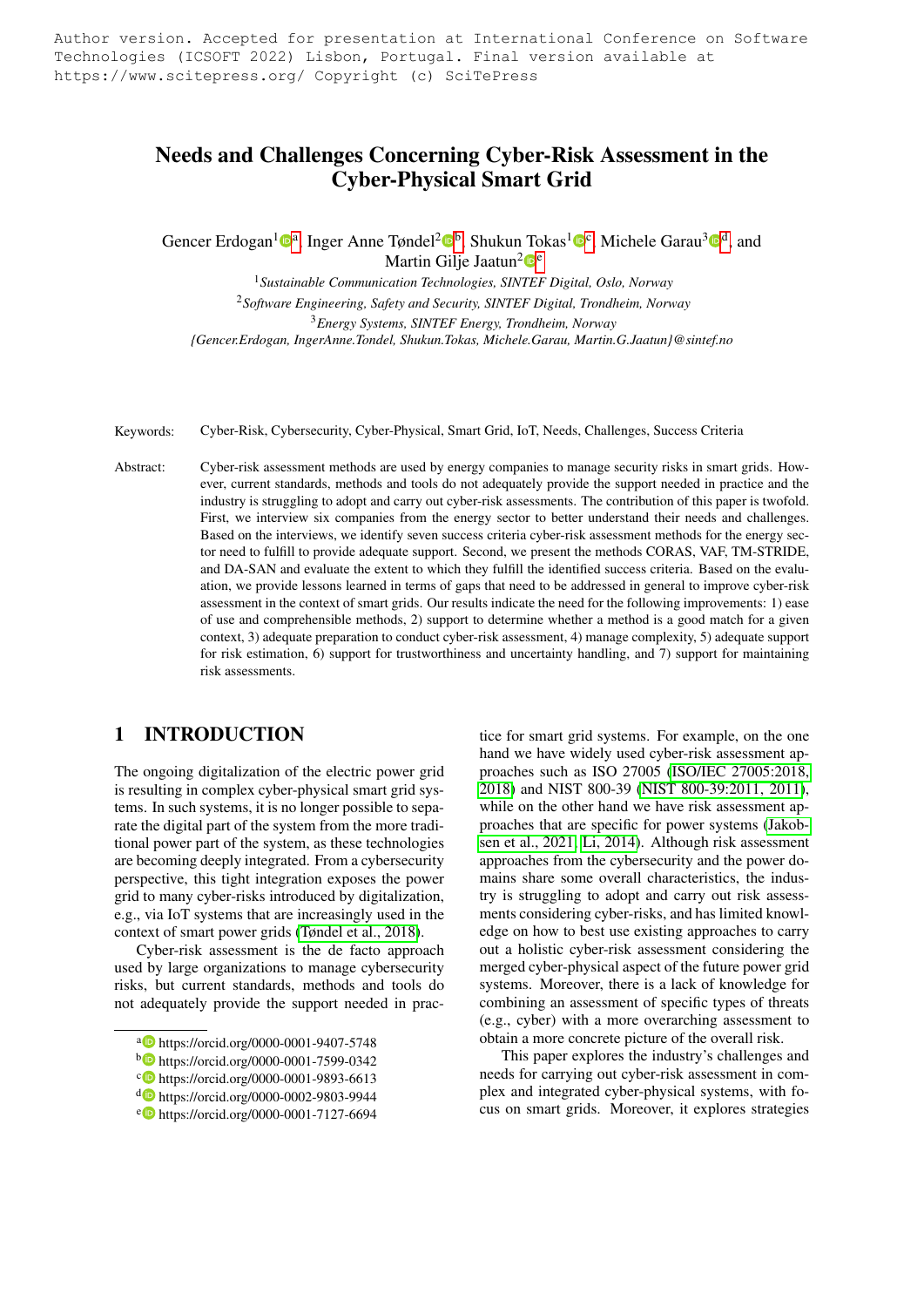for moving towards more integrated risk assessment that includes both cybersecurity and power system threats, as well as ICT dependability issues. Thus, the contribution of this paper is twofold. First, we carry out interviews with representatives from the industry to better understand the current and envisioned needs when it comes to cyber-risk assessment related to smart grids. These interviews lead to the identification of success criteria for risk assessment methods in the context of smart grids. Second, we describe four different methods for risk assessment we have used in previous work to assess cyber-risks in smart grids. For each of these methods, we provide a description and evaluate the extent to which they meet the success criteria identified from the interviews. Based on the evaluation, we map the four methods to a qualitative scale representing the level of fulfillment of criteria. We also provide lessons learned in terms of identified gaps that need to be addressed to improve cyber-risk assessment in the context of smart grids.

The rest of the paper is organized as follows. Section [2](#page-1-0) describes the background and related work. Section [3](#page-2-0) describes our research method. Section [4](#page-3-0) describes the findings from the interviews and the identified success criteria. Section [5](#page-5-0) describes the four risk assessment methods used in previous work, while Section [6](#page-7-0) evaluates the extent to which the methods fulfill the identified success criteria. Finally, Section [7](#page-9-0) concludes the paper and summarizes lessons learned in terms of identified gaps.

## <span id="page-1-0"></span>2 BACKGROUND AND RELATED WORK

According to ISO 27005, "a risk is a combination of the consequences that would follow from the occurrence of an unwanted event and the likelihood of the occurrence of the event" [\(ISO/IEC](#page-11-1) [27005:2018, 2018\)](#page-11-1). As indicated in Section [1,](#page-0-0) there are many standards and specialized approaches for cyber-risk assessment. The most widely used standards are developed by ISO and NIST. The literature offers a wide variety of modelling techniques for risk identification and assessment. Fault tree analysis (FTA) [\(IEC 61025:2006, 2006\)](#page-11-5), event tree analysis (ETA) [\(IEC, 1995\)](#page-11-6) and attack trees [\(Schneier,](#page-11-7) [1999\)](#page-11-7) are examples of tree-based approaches and provide support for reasoning about the sources and consequences of unwanted incidents, as well as their likelihoods. Cause-consequence analysis (CCA) [\(Nielsen, 1971\)](#page-11-8) and Bayesian networks [\(Ben-](#page-10-0)[Gal, 2008\)](#page-10-0) are examples of graph-based notations. Cause-consequence analysis employs diagrams that combine the features of both fault trees and event trees, whereas the latter two serves as mathematical models for probabilistic and statistical calculations, respectively. Moreover, whereas alternative approaches such as CRAMM [\(Barber and Davey, 1992\)](#page-10-1) and OCTAVE [\(Alberts et al., 2003\)](#page-10-2) rely on text and tables, graph and tree-based approaches use diagrams as an important means for communication, evaluation, and assessment.

In the context of smart grids, risk assessment is the process of identifying, estimating and prioritizing risks to the grid's operations and assets. The aforementioned steps are part of the standard risk assessment processes [\(ISO/IEC 27005:2018, 2018;](#page-11-1) [NIST](#page-11-9) [800-30, 2012\)](#page-11-9). The technological trends underlying the smart grid suggests a broad spectrum of the ICT being deployed for more effective grid operations. This integrated digital-power grid shift also brings growing attack risks to the smart grid. The energy industry faces significant challenges in managing such risks. When analyzing risks in today's power systems, traditional risk assessment methods should be integrated with an assessment of cyber-physical interdependencies, in order to highlight potential vulnerabilities that can represent a source of hazard. While traditional risk assessment focuses on hazards with relatively high probability that come from inherent properties of the system (e.g., component aging), vulnerability assessment can be seen as a method that aims at identifying hidden vulnerabilities in infrastructure systems that can bring to disruptive events, such as blackouts, economic or social turmoil, etc. [\(Kröger et al., 2011\)](#page-11-10). These high-impact and lowprobability events can be too complex to be described with traditional risk-assessment approaches. Typical examples of cases where risk-based approaches may be insufficient for a proper analysis of hidden vulnerabilities are the cases of emergent behaviors, intricate rules of interaction, system of systems, broad spectrum of hazard and threats [\(Kröger et al., 2011\)](#page-11-10). A framework for studying vulnerabilities and risk in the electricity supply, based on the bow-tie model, is proposed in [\(Hofmann et al., 2012;](#page-10-3) [Kjølle et al., 2012;](#page-11-11) [Hofmann et al., 2015\)](#page-11-12). Among the vulnerabilities, a specific case is represented by cyber-security risks, which can be defined as the potential of loss as a result of cyberattack resulting from the operations of an information system.

A fundamental work on risks related to the digitalization process in power systems has been proposed by the Task Force on Reliability Consideration for Emerging Cyber-Physical Energy Systems [\(Aravinthan et al., 2018\)](#page-10-4). The authors emphasize the necessity of modernizing the reliability and risk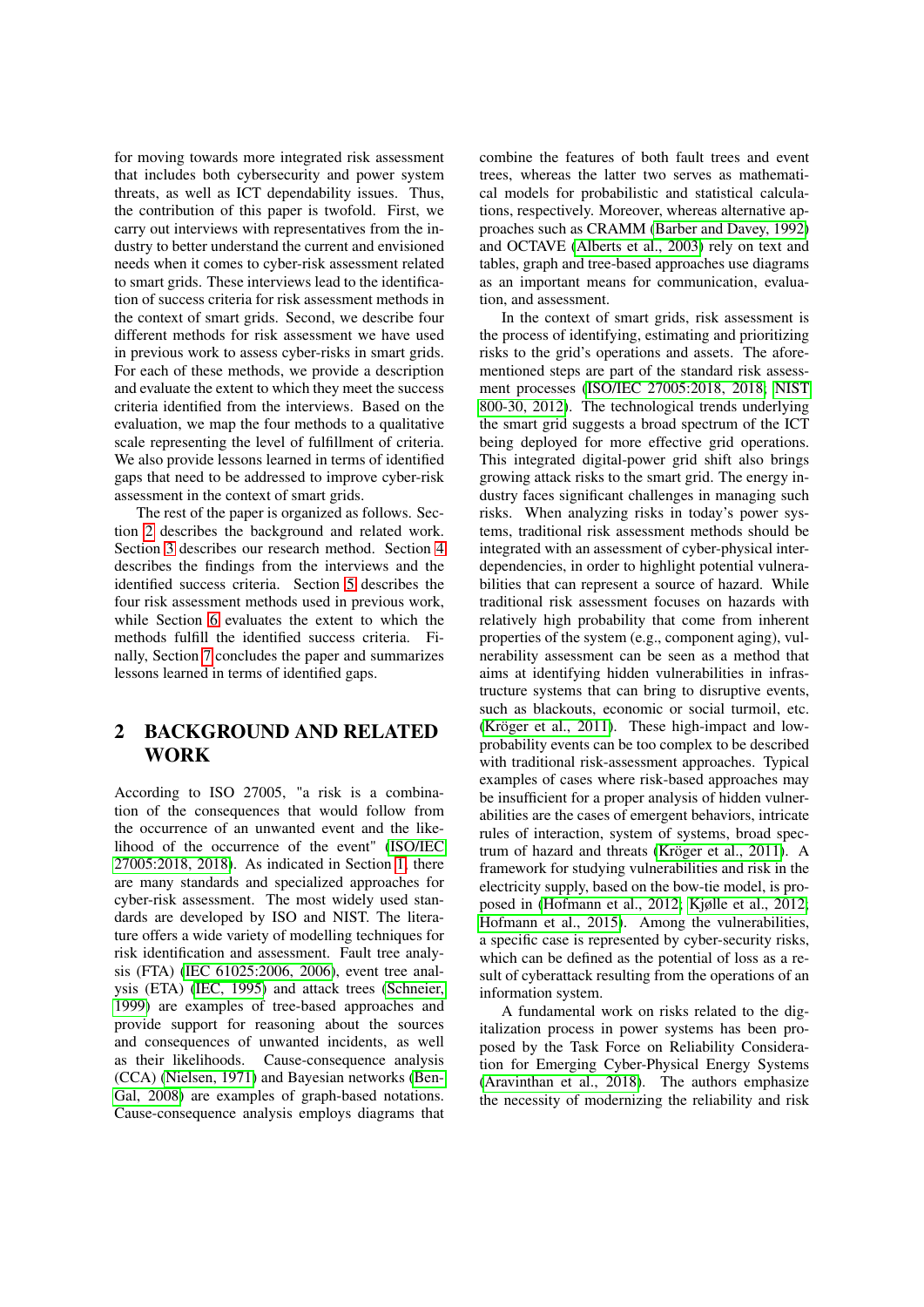assessment methods traditionally adopted in power systems. A multi-layer modelling approach is suggested, where the power layer, communication and coupling layer and decision layer interact in order to enable the power system operation. Each of these layers are characterized by vulnerabilities that should be singularly addressed. Conventional risk assessment techniques are primarily focused on the power layer, and can be primarily classified into two categories: analytical methods and simulation methods (e.g., Monte Carlo simulation) [\(Billinton and Allan,](#page-10-5) [1996\)](#page-10-5). In order to include in the power system risk assessment possible failure states in the ICT infrastructures, novel approaches have been introduced, which adopt complex network theory [\(Zhu et al., 2018\)](#page-11-13), cyber-physical interface matrix [\(Lei et al., 2015\)](#page-11-14), cosimulation [\(Garau et al., 2015\)](#page-10-6), and traditional event trees [\(Liu et al., 2019\)](#page-11-15) and reliability block diagrams [\(Ding et al., 2018\)](#page-10-7). These works adopt approaches that are strongly related with the concept of probability of failure occurrence, therefore they find a difficult application to scenarios where the threat is deliberate and there are few statistics available to be included in probabilistic approaches. As a consequence, in order to model the effect of successful exploitation of vulnerabilities, risk modelling is performed using high-level conceptual models, such as ISO/IEC Common Criteria standard [\(Aravinthan et al., 2018\)](#page-10-4), stochastic Petri net models [\(Ten et al., 2008\)](#page-11-16), Markov processes [\(Zhang et al., 2016\)](#page-11-17) and Bayesian attack graphs [\(Zhang et al., 2015\)](#page-11-18).

#### <span id="page-2-0"></span>3 RESEARCH METHOD

Figure [1](#page-3-1) illustrates our research method, which consists of six steps. In Step 1, we conducted four interviews with four companies in the energy sector and two interviews with two sectorial organizations. The two sectorial organizations are the Computer Emergency Response Team for the electric power sector (KraftCERT) and the Norwegian Water Resources and Energy Directorate (NVE). The energy companies are not named due to confidentiality. Thus, we carried out in total six interviews. Table [1](#page-4-0) lists the interviews we carried out, including date, duration, participants, and the type of company/organization interviewed. The interview team consisted of two participants; one taking the role as interviewer and one taking the role as secretary. The interviews were semistructured, covering the following topics:

- Current practice in cybersecurity and risk management in the energy sector.
- Risk management and cybersecurity approaches

that work well based on the interviewee's experience.

• Needs and challenges within risk management and cybersecurity in the energy sector.

The main task of the secretary was to note the questions asked by the interviewer, as well as the answers provided by the interviewee. However, we did allow for the secretary to also come with questions sporadically, in which case the interviewer would take notes. In addition to the time spent on conducting the interviews, the interviewer and the secretary spent approximately 1 hour after each interview to tidy up the transcribed interview draft.

All interviewed companies/organizations are Norwegian. We recruited the interviewees by asking them directly through our own network, but also asking companies and organizations from the Centre for Intelligent Electricity Distribution project [\(CINELDI,](#page-10-8) [2022\)](#page-10-8), which is the project in which this work was carried out. The interviewees were people with different roles, including Chief Information Security Officer (CISO), Cybersecurity expert, and Senior Project Manager.

The output of Step 1 was a set of interview notes. The interview notes were used as input to Step 2, in which the interview team coded the collected data using the MAXQDA tool. The coding was mainly inductive, but with some high level organizing codes to structure the material (current practice; works well; challenges; needs). In Step 3, the interview team went through all the codes and highlighted the notes that indicated a need or a challenge the energy sector was experiencing with respect to risk assessment. For this, we used memos in MAXQDA that were linked to the coded segments.

In Step 4, we identified a set of success criteria based on the needs and challenges indicated by the interviews. The success criteria represent criteria for risk assessment approaches to successfully assess cyber risks in (the future) cyber-physical smart grids (according to the needs indicated by the interviewees). In Step 5, we described four risk assessment approaches we have used in industrial cases within the energy sector to assess risks in smart grids. The approaches we describe are CORAS, the Vulnerability Analysis Framework, Threat Modeling with STRIDE, and Stochastic Activity Network. These approaches were selected because of two main reasons: 1) the authors have years of experience in applying these methods in the energy sector as well as other industrial context, and 2) these approaches support risk assessment from different yet complementary perspectives, and we wanted to assess the feasibility of the approaches with respect to the identified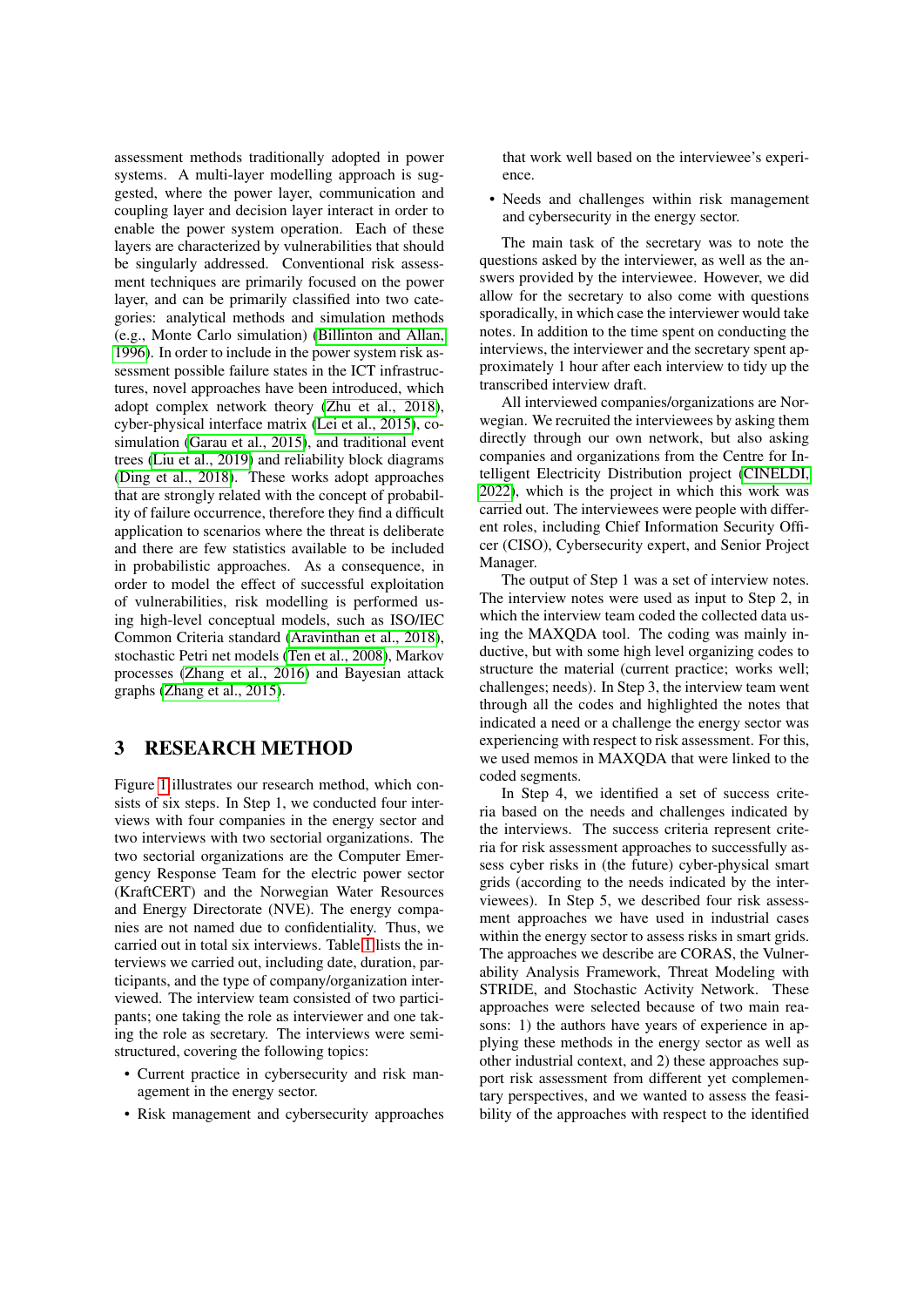<span id="page-3-1"></span>

Figure 1: Research method.

success criteria.

Finally, in Step 6, we evaluate the four risk assessment approaches with respect to the identified success criteria; we discuss the extent to which the risk assessment approaches fulfill the success criteria and the gaps that need to be addressed. This evaluation also acts as a basis for lessons learned, summarized in Section [7.](#page-9-0)

## <span id="page-3-0"></span>4 IDENTIFIED SUCCESS **CRITERIA**

This section describes the success criteria identified based on the interviews, as explained in Section [3.](#page-2-0) In total, we identified seven success criteria (SC) for risk assessment approaches, addressing needs and challenges in the industry pointed out by the interviewees. In the following, we present each success criterion and describe their motivation based on the interviews.

SC1 Be easy to comprehend and use by people who are not experts in risk assessment. Interviewees state that it is essential that risk assessments are easy to do also by people who are not experts in cybersecurity and risk assessment. Several interviewees express that quantitative methods are not currently an option for them, and that there is a need to start with very easy methods. One interviewee even states that it is more important that a method is easy to use than the quality of the results of the analysis, because if the method is too complex and requires too much effort it will meet resistance and the risk assessment will probably not be carried out. Currently, many of the companies seem to opt for using the same methods for cyber risk as for other risk. In the companies, there is a limited number of people that have the competence to do risk assessments related to cyber risk, and information security experts become a bottleneck if they have to be involved in all such assessments. Thus, there is a push towards system owners taking on more responsibility for assessing risk, and at least one of the companies are training project managers in performing risk assessments that include information security. Note also that we talked with relatively large companies within this sector. However, one interviewee explains that more than half of the Distribution System Operators (DSO) are small companies with less than 50 employees. And such companies are unlikely to have dedicated in-house cybersecurity experts. If the risk analyst does not have the necessary competence, support, or training, interviewees explain that one risk is that the analyst just ticks that a risk assessment has been performed without the risks being properly assessed.

SC2 Provide support to determine whether the method is a good match for a given context. There is a large variety in current practice and current ability to perform cybersecurity risk assessments among the companies in the energy sector. A method that is suitable for a larger company with dedicated information security experts may not be suitable for a smaller company without such experts. Based on the interviews, it seems that especially for those with limited competence, it is difficult to know how to start analyzing cyber risk and what questions to consider in the assessment. Further, there are different types of risk assessments that are performed in the companies, ranging from yearly risk assessments to smaller assessments as part of procurement or changes. There is a clearly stated need to start with simple assessment approaches, but at the same time the complexity of the target of analysis may point to a need to move towards more complex assessment approaches in some cases, including when companies have become more mature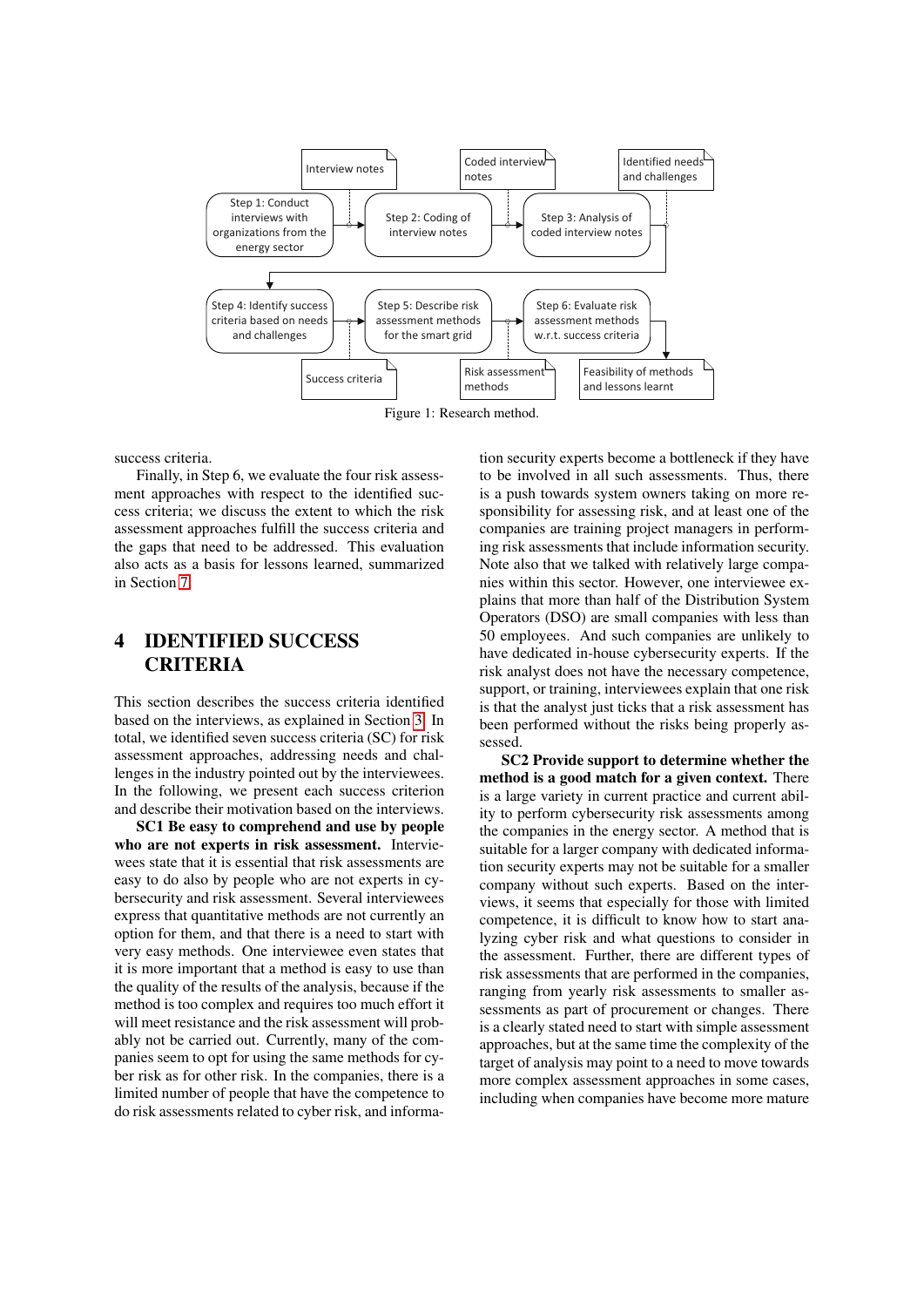<span id="page-4-0"></span>

| No.                           | Date       | <b>Duration</b> | <b>Interview team</b>        | interviewee            | Organization     |
|-------------------------------|------------|-----------------|------------------------------|------------------------|------------------|
|                               | 28.09.2021 | 1 hour          | 1 Interviewer<br>1 Secretary | 1 Cybersecurity Expert | <b>KraftCERT</b> |
| $\mathfrak{D}_{\mathfrak{p}}$ | 15.10.2021 | 1 hour          | 1 Interviewer<br>1 Secretary | 1 CISO                 | Energy company   |
| 3                             | 19.10.2021 | 1 hour          | 1 Interviewer<br>1 Secretary | 1 CISO                 | Energy company   |
| 4                             | 04.11.2021 | 1 hour          | 1 Interviewer<br>1 Secretary | 1 CISO<br>1 Senior PM  | Energy company   |
| 5                             | 05.11.2021 | 1 hour          | 1 Interviewer<br>1 Secretary | 1 CISO                 | Energy company   |
| 6                             | 22.11.2021 | 1 hour          | 1 Interviewer<br>1 Secretary | 1 Cybersecurity Expert | <b>NVE</b>       |

Table 1: Interviews conducted. CISO = Chief Information Security Officer. PM = Project Manager.

in their approach to cybersecurity risk assessments.

SC3 Support preparation for risk assessment, including establishing a common understanding of concepts and build necessary knowledge of participants from IT and OT. When cybersecurity is considered in the more traditional risk assessments, it is experienced as being abstract. Interviewees tell of experiences where cybersecurity is represented with only one scenario in combination with other types of threats, e.g., technical failures, extreme weather conditions. In many of the companies there seem to be a division between IT and OT, though some explain that understanding across IT and OT has improved, e.g., through participating in workshops. One of the interviewees explains that there commonly is a lack of training of people that become involved in a risk assessment. One example pointed out is that individuals from OT are involved (which is encouraged) in risk assessments without any prior understanding of cyber risk and the risk assessment process, thus leading to misunderstandings and challenges during assessment. IT and OT people may, e.g., disagree on the interpretation of key concepts such as likelihood and consequence and have a different understanding of criticality. In the sector, there is some support material available from sectorial organizations. However, there is a need for more support – concrete examples and lists of scenarios are highlighted in the interviews – to motivate for risk assessments, help understand what may happen, and improve quality. It is difficult to contribute meaningfully to a risk assessment without some basic understanding of a potential attack, what techniques can be used, and how such attacks can be mitigated. Furthermore, though people from OT are experts in their domain they might not have the knowledge needed to evaluate cyber risk, e.g., know the architecture of the OT systems.

SC4 Manage complexity in the risk assessment, considering the target of analysis. The analysis target is complex, and the complexity is increasing,

which makes it difficult to do good risk assessments. There are several reasons for these challenges. There are ongoing changes in work processes and in systems and their use, and some of these changes happen gradually. Often, manual systems are seen as backups, but eventually the organization looses experience in using these manual backup systems, and thus they lose much of their value. This gradual change can be difficult to capture in risk assessments. For example, if an assessment uses a previous analysis as a starting point, it is easy to become influenced of the previous conclusions and not see what has changed and the assumptions that may no longer be valid. Furthermore, there are connections and dependencies between systems that may be difficult to capture in an assessment. Interviewees provide examples that though OT systems are clearly mission-critical, other systems like Advanced Metering Infrastructure (AMI) may also be critical as they are necessary for other key functions, such as being able to bill customers. However, these other systems may not get enough attention. It is challenging to understand how one risk affects other risks. Assessments are often done for single systems or for single types of incidents, but it is challenging to understand any relations between these and combine analysis results to get a more holistic view of the risk.

SC5 Support risk estimation, e.g., likelihood and consequence estimation, as well as ranking of assets considered in the risk assessment. There is a need to know what are the most critical assets and work processes to protect. Risk estimation is often done through estimation of the likelihood and consequence of certain incidents. However, the criteria that are used to estimate likelihood and consequence in assessments of other types of risk may not be relevant when assessing cyber risk. Moreover, interviewees tell that disagreements between different professions often happen related to likelihood and consequence estimation. When it comes to consequence, the main challenges are related to estimation of in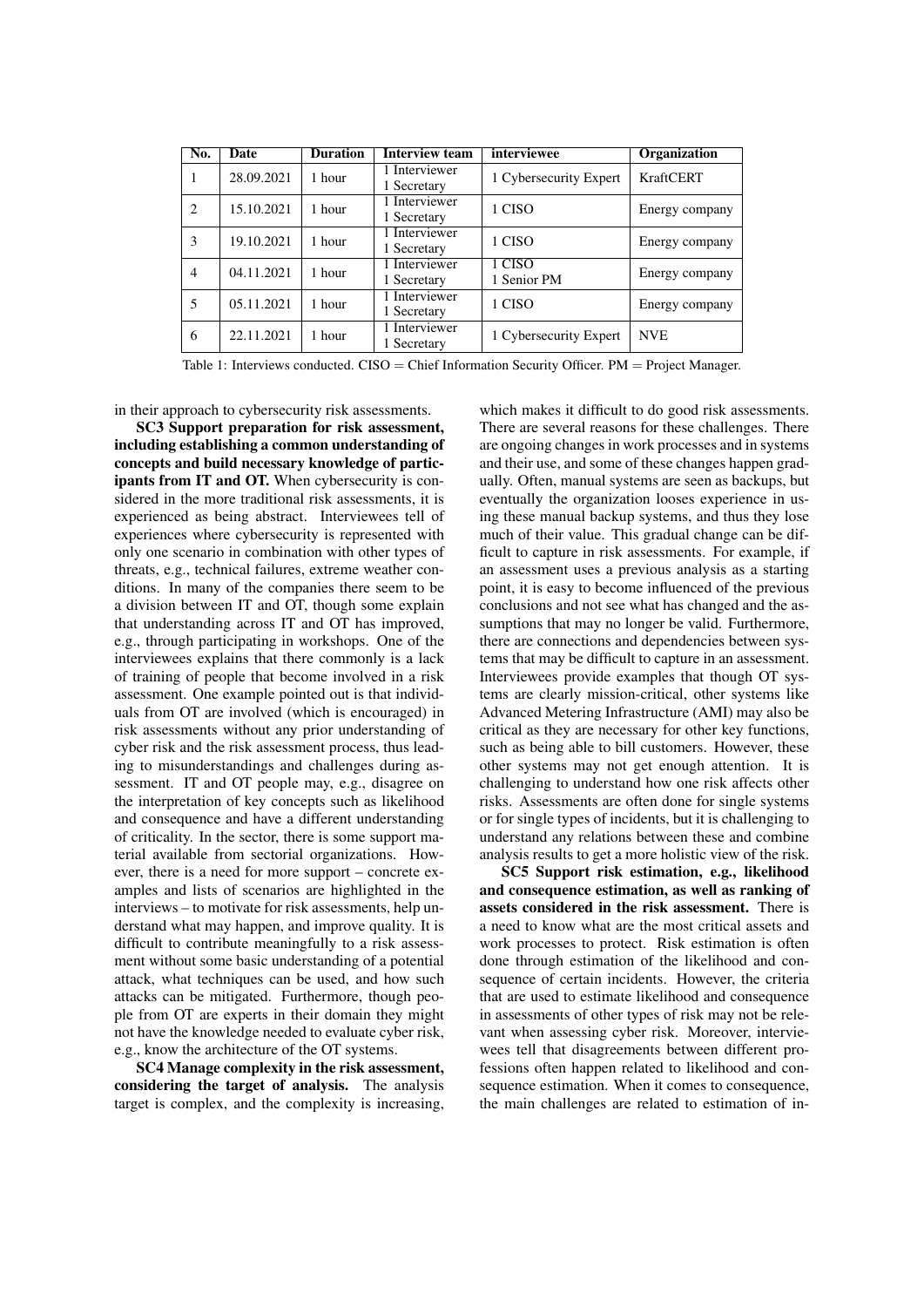direct consequences (e.g., reputation). One interviewee points to security economy as important moving forward, to make the economic costs of security incidents clearer to the decision makers. When it comes to likelihood estimation, this is considered particularly difficult as one is dealing with malicious threats. Several interviewees consider replacing likelihood estimates with evaluations of threat actors and their capacity and intention, and the vulnerabilities present. However, changing the method into something that is different from what is used for assessments of other types of risks in the company is not without challenges. For example, this makes it difficult to aggregate results from different analysis to support decision-making. Furthermore, interviewees explain that there is not enough data to use for estimating likelihood, and point to the risk of underestimating the likelihood for things that have not yet happened. One interviewee explains that support for reuse of likelihood estimates would be highly useful. Support for reuse would reduce the need to involve key experts in every analysis. Many of the assessments are of objects that have similar characteristics. Moreover, many aspects about the threats are similar for other companies of the same type.

SC6 Provide support for increasing trustworthiness of the risk assessment results, as well as manage and represent uncertainty. Criticism of current risk assessments is that they are subjective and that they are not able to identify all important issues to consider, to improve cybersecurity. Due to challenges related to risk estimation (SC5), a few interviewees point to the need to consider uncertainty in the risk estimates. Trustworthiness in risk estimation is important, to be confident in what to report to management, and in providing arguments for how security investments are important for the business. Several of the interviewees move towards more pentesting and system monitoring, as these are considered more effective than risk assessments in identifying vulnerabilities. Thus, this brings up possibilities for combining risk assessments with pentesting and monitoring, in ways that increase trustworthiness in assessment and effectiveness in testing and monitoring. Some interviewees envision a future with more real time risk assessments, and wish for more tool support that can help them in the risk assessments and that are able to bring in data as support, e.g., to identify relevant threat scenarios.

SC7 Facilitate risk management through documentation, maintenance of assessments, and expression of risk treatments. As pointed out by one interviewee, risk assessment does not necessarily imply risk management. Though an analysis identify

many risks, it may not be straight forward to know what to do about these risks. Another interviewee points out that the more traditional way of thinking within this sector, that everything should be secure, may not work moving forward, and that there will be a need to build resilience into the system so that they can tolerate some cyber-incidents taking place. Regarding documentation, one interviewee explained about a lack of culture for documenting risk analysis. Moreover, interviewees point to the importance of having updated risk assessments. However, it is challenging to ensure such updates are made whenever there are changes made in the systems. Furthermore, with increasing number of systems, scalability of the assessment approach is also an issue, especially if information security experts need to be involved or even responsible for such assessments. Another challenge is communicating the results of the risk assessment in a way that is comprehensible to management and that puts the cyber-risk topic on their agenda. On the positive side, one interviewee tells about regular reporting of cyber risk to the board, and another tells about using threat modeling in the management group at a high level, to discuss why attacks are possible and what can be done. On the other hand, one interviewee points to the risk assessment as difficult to communicate to the management.

#### <span id="page-5-0"></span>5 RISK ASSESSMENT METHODS

This section describes the four risk assessment approaches we have used in industrial cases within the energy sector: CORAS, the Vulnerability Analysis Framework (VAF), Threat Modeling with STRIDE (TM-STRIDE), and Dependability analysis with Stochastic Activity Network (SAN). Because of space restrictions, we provide a brief description of each approach and refer to other sources for further details.

#### 5.1 CORAS

CORAS is a method for conducting security risk assessment [\(Lund et al., 2011\)](#page-11-19). In the CORAS method, a security risk assessment is conducted in eight steps: 1) preparations for the analysis, 2) customer presentation of the target, 3) refining the target description using asset diagrams, 4) approval of the target description, 5) risk identification using threat diagrams, 6) risk estimation using threat diagrams, 7) risk evaluation using risk diagrams, and 8) risk treatment using treatment diagrams.

CORAS provides a customized language for threat and risk modelling, and comes with detailed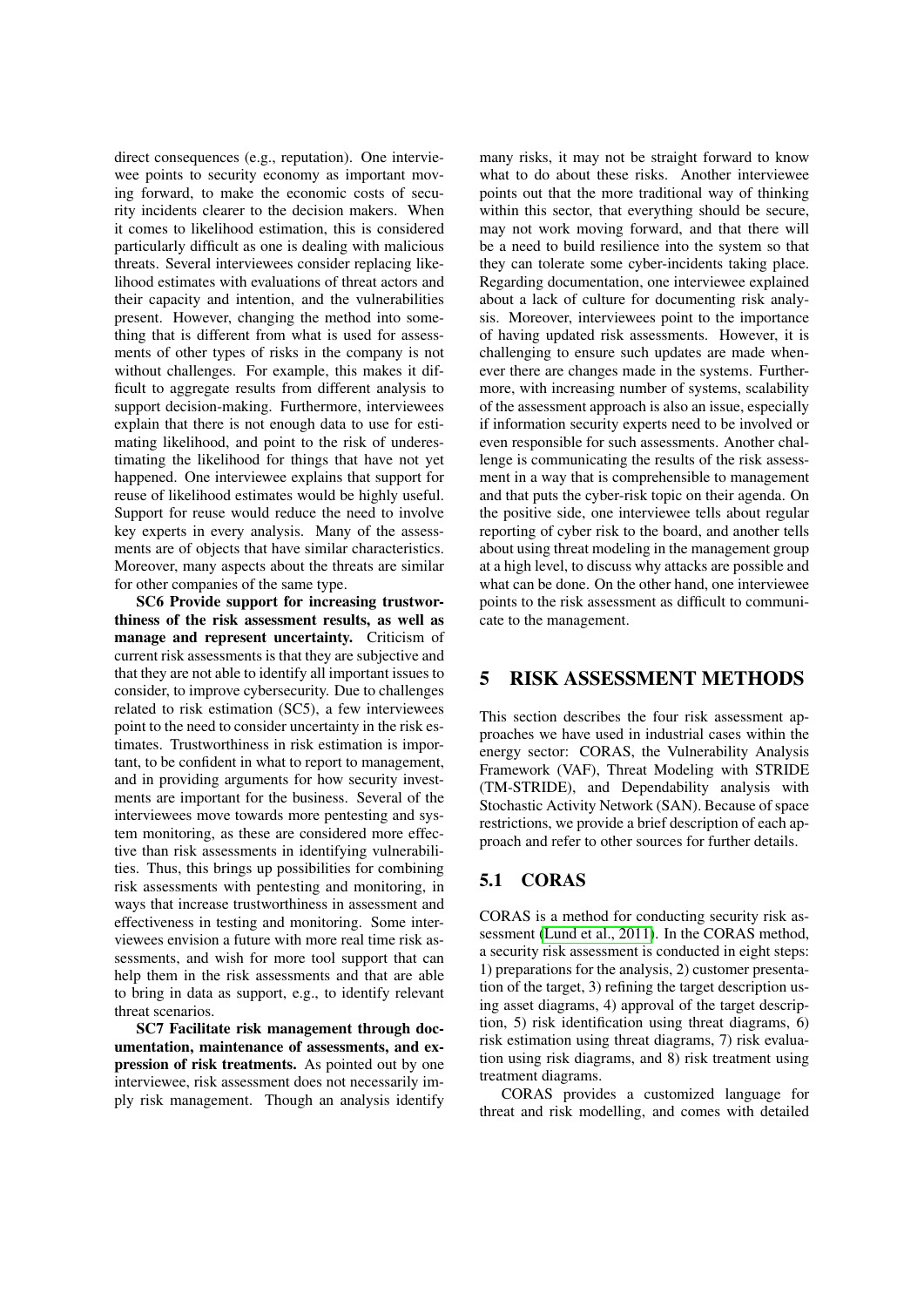guidelines explaining how the language should be used to capture and model relevant information during the various steps of security risk assessment. The CORAS method provides a web-based tool [\(CORAS](#page-10-9) [Tool, 2022\)](#page-10-9) designed to support documenting, maintaining and reporting assessment results through risk modelling.

CORAS is a general approach to cybersecurity risk assessment and has been applied to a large variety of risk assessment targets and concerns within numerous domains, including security, safety, law, civil protection, emergency planning, defense, health, and energy [\(Lund et al., 2011;](#page-11-19) [Omerovic et al., 2019;](#page-11-20) [Omerovic et al., 2020\)](#page-11-21).

### 5.2 The Vulnerability Analysis Framework (VAF)

The Vulnerability Analysis Framework (VAF) [\(Gjerde et al., 2011;](#page-10-10) [Hofmann et al., 2015\)](#page-11-12) is an analysis approach aimed at identifying and analyzing extraordinary events that can impact power system security. The key concepts in VAF are *susceptibility* (i.e., the extent to which a system is susceptible to a threat), and *coping capacity* (i.e., the extent to which a system is able to cope with the negative consequences of a potential threat). These are concepts used in bow-tie diagrams, and VAF can utilize bow-tie diagrams for some of its six analysis steps: 1) identify critical consequences, 2) identify outages leading to critical consequences, 3) identify threats that can cause the critical outages, 4) identify vulnerabilities, susceptibility and coping capacity, 5) identify factors influencing coping capacity, and 6) vulnerability evaluation, identify existing and missing barriers against critical outages.

The VAF has been used for analysis focusing on the more traditional threats experienced in power systems, such as meteorological events and technical failures. However, it has also been successfully used for analysis of a cyber-physical power system where cyber threats were included in the analysis [\(Tøndel](#page-11-22) [et al., 2021\)](#page-11-22). This resulted in the recommendation that interdependencies were identified and documented from Step 3 and onwards, e.g., using the interdependence types identified by Rinaldi et al. [\(Rinaldi et al.,](#page-11-23) [2001\)](#page-11-23); physical, cyber, geographical, and logical.

### 5.3 Threat Modeling with STRIDE (TM-STRIDE)

Threat modeling is a process that reviews the security of any connected system, identifies problem areas, and determines the risk associated with each area.

We refer to the result as a threat model, even though it might not necessarily satisfy the formal requirements of a "model". Incidentally, threat modelling is part of what McGraw refers to as Architectural Risk Analysis [\(McGraw, 2006\)](#page-11-24).

The STRIDE mnemonic (Spoofing, Tampering, Repudiation, Information disclosure, Denial of service, Elevation of privilege) was introduced by Microsoft, and gained prominence through Swidersky & Snyder's [\(Swiderski and Snyder, 2004\)](#page-11-25) book on threat modeling and Howard & Lipner's [\(Howard and Lip](#page-11-26)[ner, 2006\)](#page-11-26) book on the Microsoft Security Development Lifecycle. A later book by Shostack [\(Shostack,](#page-11-27) [2014\)](#page-11-27) also covers a number of compatible software tools, including the Microsoft Threat Modeling tool [\(Bygdås et al., 2021\)](#page-10-11), which conforms to the methodology presented by Swidersky & Snyder.

The first step in this threat modeling approach is to draw a data flow diagram [\(DeMarco, 1979\)](#page-10-12) which helps to understand the system's attack surface by providing an overview of entities, processes and data stores, identifying trust boundaries and sketching how data flows in the system. The resulting threat model is thus a visual representation of four main elements: the assets within a system, the system's attack surface, a description of how the components and assets interact, and threat actors who could attack the system and how the attack could occur.

#### 5.4 Dependability Analysis with SAN (DA-SAN)

A novel approach for dependability analysis of power systems is proposed by Zerihun, Garau, and Helvik [\(Zerihun et al., 2020\)](#page-11-28) based on Stochastic Activity Network (SAN) modelling. SAN is a variant of Petri Nets [\(Sanders and Meyer, 2000\)](#page-11-29) and provides a flexible formalism which is particularly suitable for complex interacting entities, through the input and output ports that allow representing interaction with simple conditional statements. The approach provides an efficient method to analyze the impact of ICT vulnerabilities on power system operation.

Major events such as failure and repair within power system and ICT systems are modelled along with the ICT infrastructure management (MANO system, VM redundancy, etc.) with the SAN formalism. The power flow and power system operation calculations are performed with numerical solvers, included in the SAN model with external C++ libraries purposely developed. The tool implemented exploits and enhances the inherent advantages of the SAN formalism: efficient computation simulation, structured modelling, and modularity and flexibility.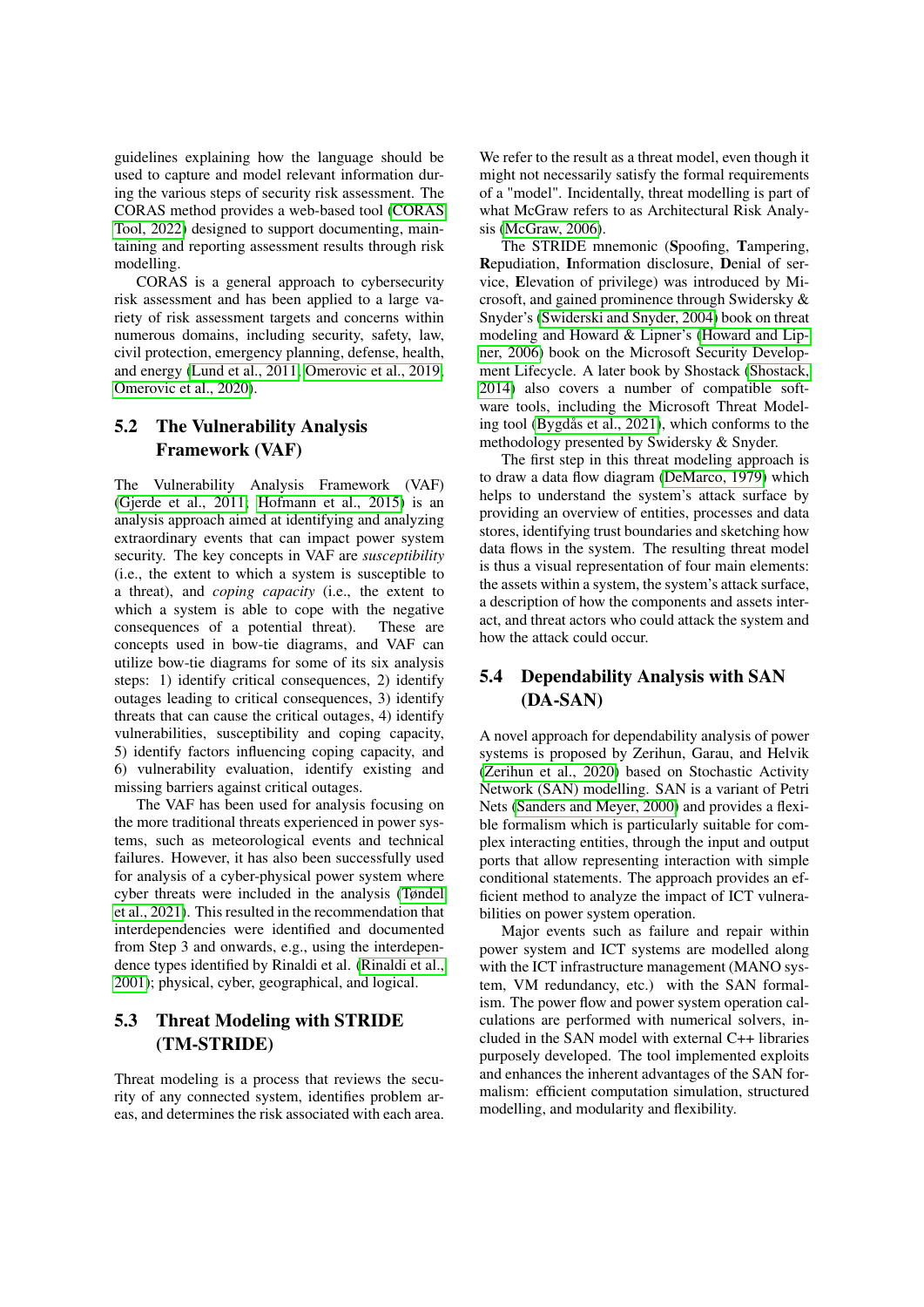In [\(Zerihun et al., 2020\)](#page-11-28), the SAN method is evaluated on a test distribution network, where the impact of ICT internal and external vulnerabilities on the performances of a state estimation calculation is quantitatively analysed. Among internal vulnerabilities, radio link failures, server failures, measuring devices, etc. have been considered. Among external vulnerabilities, the impact of signal fading due to rain precipitation has been inspected.

## <span id="page-7-0"></span>6 EVALUATION OF RISK ASSESSMENT METHODS

Figure [2](#page-8-0) illustrates a comparison of the risk assessment methods CORAS, the Vulnerability Analysis Framework (VAF), Threat Modeling with STRIDE (TM-STRIDE), and Dependability Analysis with SAN (DA-SAN) in a scale reflecting their fulfillment of the success criteria described in Section [4.](#page-3-0) The placement of each method in the scale in Figure [2](#page-8-0) is based on the authors' expert knowledge and experience in using the methods as outlined in Section [5.](#page-5-0)

Companies within the energy sector need risk assessment approaches that are easy to comprehend and use (SC1). The methods VAF and CORAS have empirically been shown to be easy to comprehend and use by people with different backgrounds [\(Solhaug](#page-11-30) [and Stølen, 2013;](#page-11-30) [Lewis and Smith, 2010\)](#page-11-31). However, we believe VAF is slightly easier to comprehend by personnel of the energy sector companies because VAF uses concepts and constructs that are commonly used in the energy sector. CORAS has also been used in many industrial risk assessments for the energy sector [\(Omerovic et al., 2019;](#page-11-20) [Omerovic et al.,](#page-11-21) [2020\)](#page-11-21). Threat modelling using Data Flow Diagrams is a widely used approach, and it is therefore reasonable to argue that it is easy to use, in particular considering cyber risks. The approach DA-SAN needs specialized expertise and may not be easy to use unless one has the specific competence and skills. Although VAF, CORAS, and TM-STRIDE may be easier to comprehend and use compared to DA-SAN, none of the methods fully meet the SC1 criterion. Based on the interviews and our experiences, we argue that not many of the existing risk assessment approaches are easy to comprehend and use for nonexperts in the energy sector because most approaches do not have domain-specific support for the energy sector (see Section [2\)](#page-1-0).

Considering the criterion SC1, and the fact that all the identified criteria described in Section [4](#page-3-0) points out the need for some kind of support to more easily carry out risk assessment, indicates that comprehensibility

and ease of use is the most important success criterion. One way of addressing this challenge would be to make the existing approaches more light-weight, but this would come at the cost of expressiveness and the methods' ability to handle complexity. Thus, to successfully achieve criterion SC1, it is necessary to develop risk assessment methods that are easy for the energy sector to use, as well as providing guidelines to select from a variety of approaches that balances between ease of use and the need for assessing complex scenarios. According to the interviews, such guidelines would pave the way for a faster uptake of cyberrisk assessment knowledge in the energy sector.

With respect to support to determine whether the method is a good match for a given context (SC2), all the methods do provide general guidelines for the analyst to understand the context in which the method may be applied. However, these general guidelines are meant for security experts and are not an adequate support for non security experts in the energy sector as they are struggling to answer questions like: "how can I carry out a simple high-level risk assessment even if I don't have cyber-risk expertise?", "what questions should I consider when assessing risks?", "which method should I use if I have a complex target of analysis?", and so on. Thus, the energy sector needs guidelines to select appropriate risk assessment methods considering the competence of those who will carry out the assessment, as well as the objectives of the planned risk assessment. For example, the VAF method may be used to identify and explore the most critical unwanted incidents. These incidents may be used as input to the CORAS method, which may help identify the chain of events that may cause the unwanted incidents, including exploited vulnerabilities. The threat scenarios and vulnerabilities identified using CORAS may in turn be used as input to the TM-STRIDE method to analyze how the vulnerabilities are exploited from a data-flow perspective. Finally, the DA-SAN method may be used to identify the consequences of the identified vulnerabilities and unwanted incidents on a power-grid system using simulation techniques.

Regarding SC3, among the methods we have considered, CORAS and TM-STRIDE have thorough steps to prepare a risk assessment in terms of establishing the context and making sure that all involved stakeholders have a common understanding of the context, concepts, and objectives of the risk assessment. The VAF method also has the necessary steps to prepare an assessment, but is slightly easier to use in the context of the energy sector because it does not require any vocabulary specific to power system security or cybersecurity. The DA-SAN method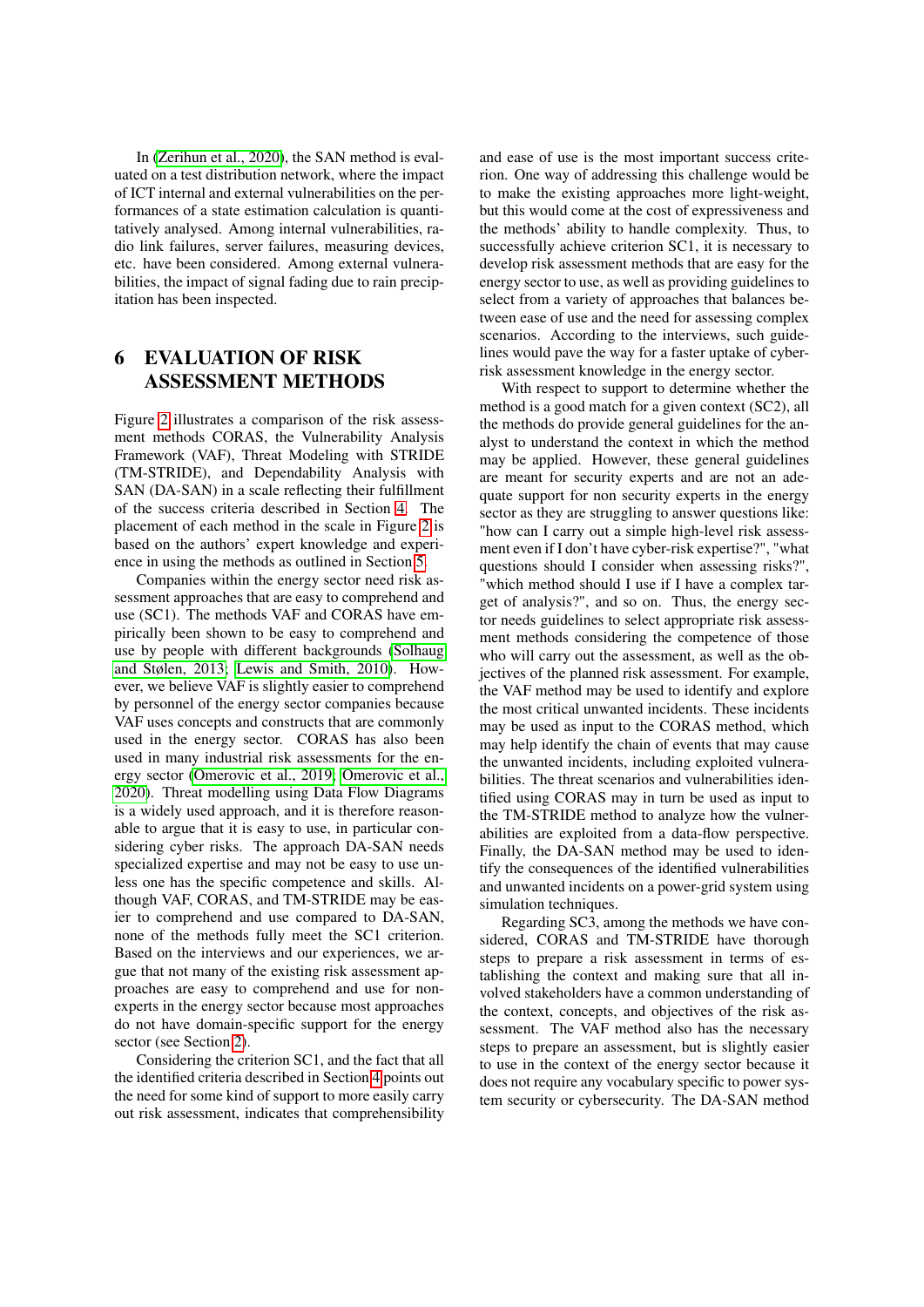<span id="page-8-0"></span>

Figure 2: Comparison of methods with respect to fulfillment of the success criteria described in Section [4.](#page-3-0)

has preparation steps in terms of modelling the target. Though it is important to obtain a common understanding of the context, concepts, and objectives, the energy sector needs support in terms of domainspecific cyber-risk example scenarios as well as training material about cyber-risk assessment to properly prepare participants of risk assessment and help contribute meaningfully during an assessment. These aspects may be included as part of a method, for example during the preparation of an assessment participants can be introduced to risk assessment with example scenarios specific to the energy sector. However, a proper educational support would be to train the relevant people using facilities such as cyber ranges that are capable of simulating cyber-attacks on energy infrastructure. Our previous work shows that cyber-risk training using cyber ranges are effective for a variety of domains such as energy distribution, railroad transport, and education (university) [\(Erdogan et al., 2020;](#page-10-13) [Erdogan et al., 2021\)](#page-10-14).

The infrastructure of energy systems are becoming increasingly complex, and it is therefore necessary to manage the complexity of the target of analysis (SC4). The methods we consider in this paper have mechanisms in place to address complexity. However, while the methods DA-SAN and TM-STRIDE lack the capability to express risks the target of analysis is exposed to as part of the target models, the methods VAF and CORAS lack the expressiveness to represent the target of analysis as part of the risk models.

Each aforementioned method have of course been developed for their specific purpose, but it is reasonable to argue that a method capable of capturing both the target of analysis and risks could be beneficial when assessing risks in the context of the energy sector because of its cyber-physical aspects. According to the interviews, one aspect that is especially important to consider in the context of complexity, is the ability to maintain risk assessments over time. With the digitalization of the energy systems, changes (both from a cyber perspective and from a physical perspective) may happen frequently. Whenever an update is introduced in the energy systems, then it is important to consider this change in the risk assessment as well. The CORAS method has explicit support to consider a risk picture before a change is introduced, and after a change is introduced in the target system.

The success criterion SC5 points out the need for support for risk estimation and ranking of assets. The methods VAF and TM-STRIDE do not provide support in estimating risks, but rather rely on external methods to estimate risks. DA-SAN supports risk estimation in terms of quantification of the consequence of failure states in the Cyber Physical Power System (CPPS), while CORAS mainly supports likelihood estimation using the CORAS calculus. Ideally, according to the interviews, a risk assessment method should provide guidelines for both likelihood and consequence estimation. One possible approach is to combine different methods to fully achieve SC5. For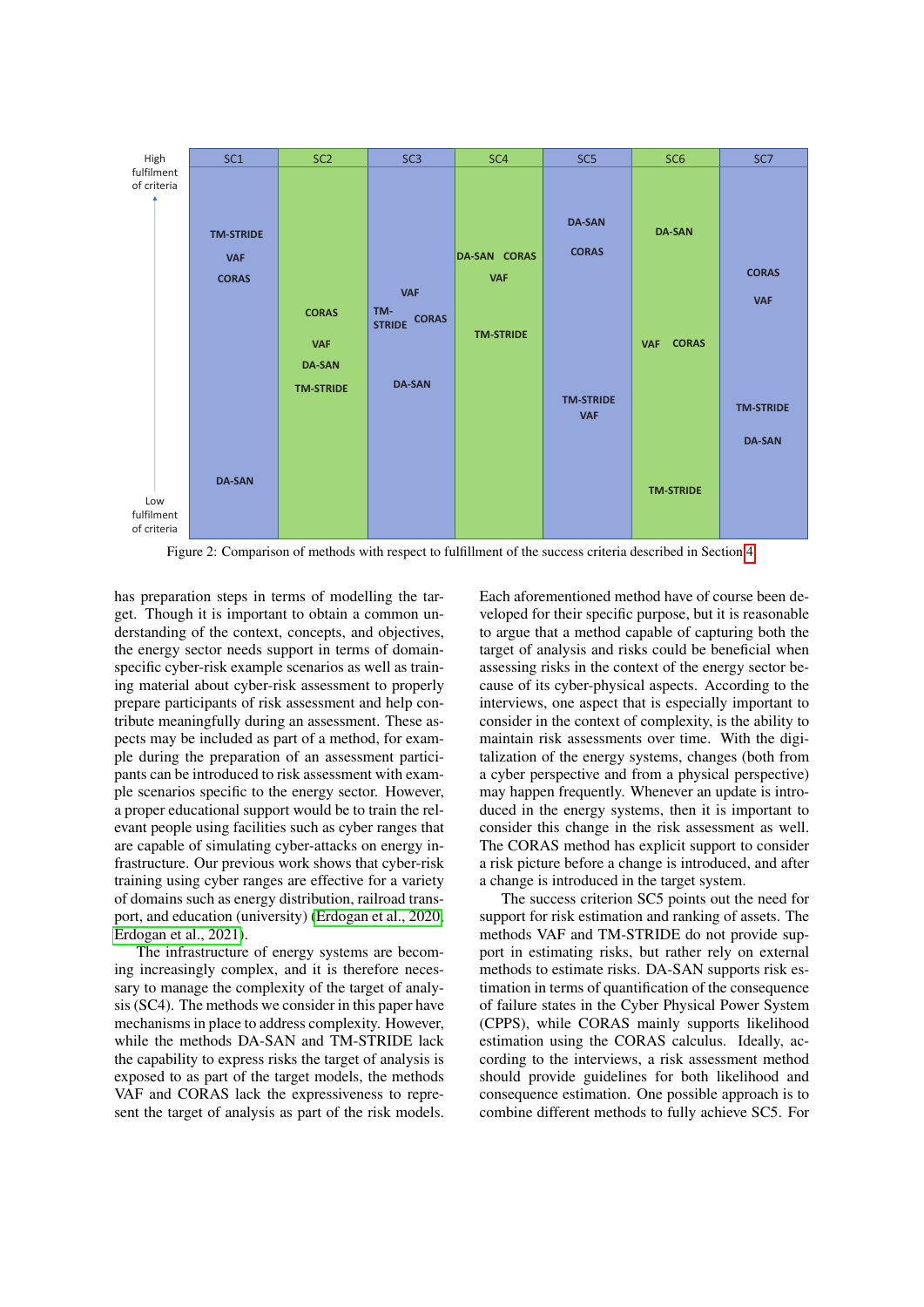example, DA-SAN can support CORAS with consequence estimates, while CORAS can support DA-SAN with likelihood estimates. Another option is to develop method-independent support for risk estimation for the energy sector to support risk estimation in a broader set of methods.

For all risk assessments, it is important that the assessments are trustworthy and that the uncertainty of the results are considered as part of the assessment (SC6). The methods CORAS and VAF actively involve people with different backgrounds in the risk assessment process to obtain information from relevant experts, and thereby increase the trustworthiness of the risk assessment. TM-STRIDE offers no direct support in relation to trustworthiness and uncertainty assessment. Among the four methods considered in this paper, DA-SAN is the only method that provides mechanisms (and tools) to quantitatively assess the uncertainty of the risk assessment to increase the trustworthiness. DA-SAN does this as part of the simulation. Trustworthiness and uncertainty are in general very important factors for decision support when evaluating whether to invest in new security mechanisms, either for physical security (security of supply) or software security.

Regarding SC7, the methods CORAS and VAF use the diagrams produced in the risk assessment as a basis for documentation and communication with the stakeholders. These methods also support the identification of risk treatments and may therefore help decision makers to identify and select appropriate risk treatments. CORAS also supports change management of assessment results, as described above related to maintenance of risk assessments. The methods TM-STRIDE and DA-SAN mainly create and use models to identify risks, but also to document the findings. Maintenance of risk assessment results and treatment identification are not supported by TM-STRIDE and DA-SAN. One important challenge none of the methods are able to support is continuous updated risk assessments. Based on our experience, we believe this challenge is not supported by current risk assessment methods for the energy sector in general, but it is something that must eventually be supported to cope with the tsunami of data produced by the IoT devices that will be integrated in the energy systems. Dynamic and real-time risk assessment must inevitably be addressed and properly supported, but the current state of risk assessment in the energy sector shows that basic needs and challenges (as described in this section) must be addressed before the dynamic/real-time aspects can be supported.

# <span id="page-9-0"></span>7 CONCLUSIONS AND LESSONS LEARNED

The energy sector is struggling to adopt and carry out risk assessments considering cyber risks in the context of smart grids. In this paper, we have interviewed representatives from the energy sector to better understand the current and envisioned needs and challenges of risk assessment methods for smart grids. Based on the needs and challenges, we identify a set of success criteria that should be fulfilled for the energy sector to successfully carry out cyber-risk assessment. Then we evaluate the methods CORAS, TM-STRIDE, VAF, and DA-SAN with respect to the identified success criteria. The methods CORAS, TM-STRIDE, VAF, and DA-SAN are methods the authors have used in previous work to carry out risk assessment of energy systems and smart grids. Based on the evaluation, we discuss the extent to which the aforementioned methods fulfill the success criteria and discuss gaps that need to be addressed in general.

We interviewed four Norwegian energy companies and two sectorial organizations. The two sectorial organizations are the Computer Emergency Response Team for the electric power sector (KraftCERT) and the Norwegian Water Resources and Energy Directorate (NVE). The energy companies are not named due to confidentiality. Based on the needs and challenges described by the interviewees, we identified seven success criteria cyber-risk assessment methods for the energy sector need to fulfill. In short, these are related to: ease of use and comprehensible methods (SC1), support to determine whether a method is a good match for a given context (SC2), adequate preparation to conduct cyber-risk assessment (SC3), manage complexity (SC4), adequate support for risk estimation (SC5), adequate support for trustworthiness and uncertainty handling (SC6), and support for documenting and maintaining risk assessments and identifying appropriate risk treatments (SC7). The reader is referred to Section [4](#page-3-0) for a detailed description of the success criteria.

Although the number of interviewees are only seven (four CISOs, two cybersecurity experts, and one senior project manager), all interviewees are people with years of experience in cybersecurity within the energy sector. Moreover, in the case of KraftCERT and NVE, the interviewees are experts who are aware of the general needs and challenges in the industry and critical infrastructure sector in general. It is therefore reasonable to argue that the abovementioned success criteria need to be addressed for the critical infrastructure sectors in general.

The methods we evaluated in this paper (CORAS,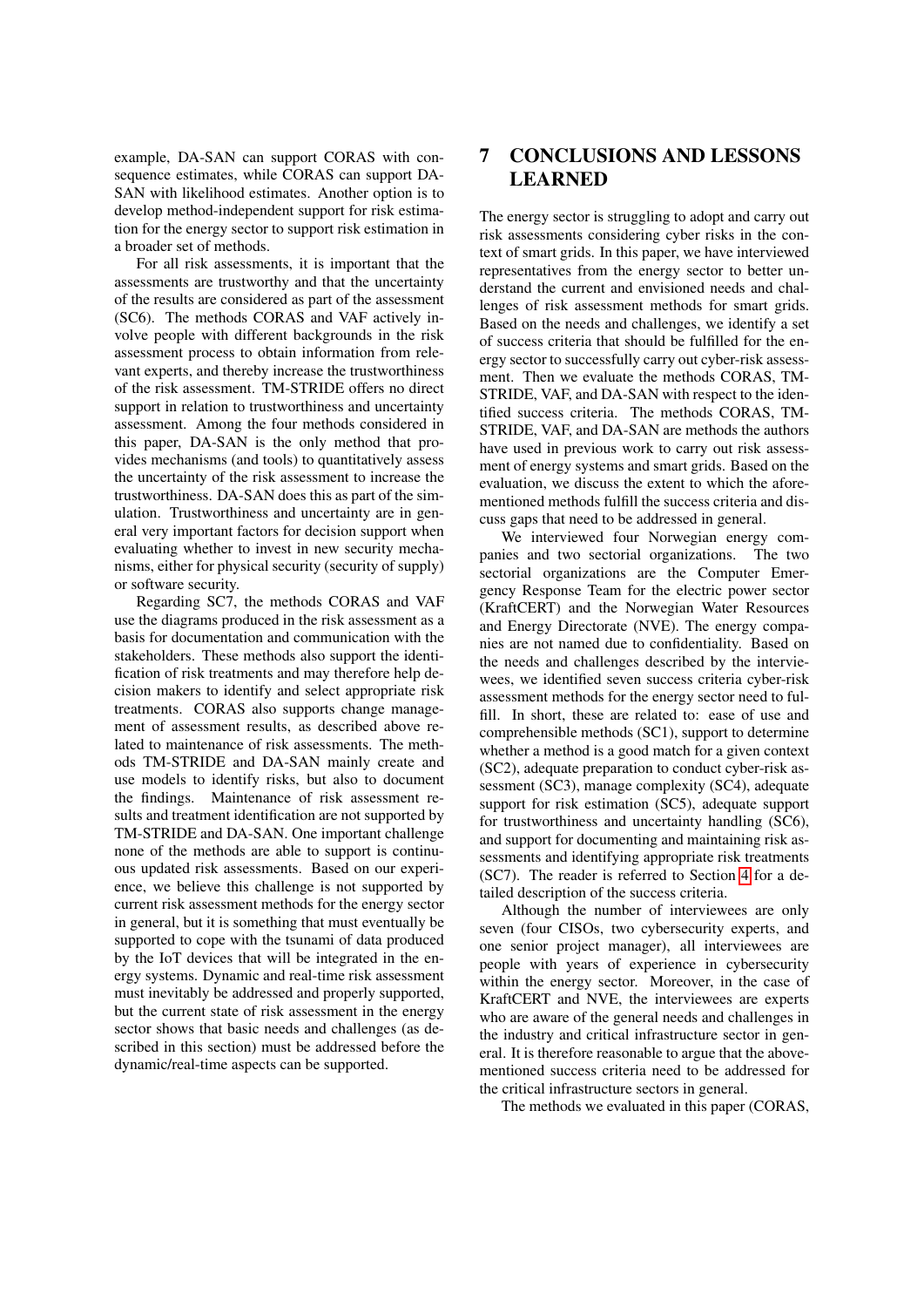TM-STRIDE, VAF and DA-SAN) fulfill the above success criteria to a certain extent, but none of the methods fulfill all the success criteria. The reader is referred to Section [6](#page-7-0) for a detailed discussion about the gaps that need to be addressed. In summary, we conclude with the following lessons learned.

- 1. Considering the fact that all success criteria (SC1- SC7) point to the need for some kind of support to more easily carry out risk assessment, we see that there is especially a need to improve the comprehensibility and ease of use of risk assessment methods for the energy sector in general.
- 2. There is a need for support in helping risk analysts in the energy sector, including people both from IT and OT, in selecting the right risk assessment method for the right context. There is also a need for domain-specific training material and example scenarios to help participants contribute meaningfully during an assessment (SC2 and SC3).
- 3. There is a need for improving comprehensibility and ease of use of methods, but on the other hand, there is also a need for managing complexity of risk assessments to consider complex target of analyses. These may be two conflicting needs, but they indicate that risk assessment methods for the energy sector need to be easy to comprehend and use, but also able to sufficiently consider a complex target of analysis (SC4).
- 4. Risk assessment methods for the energy sector need to support risk quantification, trustworthiness and uncertainty handling (SC5 and SC6).
- 5. The risk assessment needs to be easy to maintain, and the risk assessment results need to better provide decision support (SC7).

#### ACKNOWLEDGEMENTS

This work has been conducted as part of the CINELDI project (257626) funded by the Research Council of Norway.

#### **REFERENCES**

- <span id="page-10-2"></span>Alberts, C., Dorofee, A., Stevens, J., and Woody, C. (2003). Introduction to the octave approach. Technical report, Carnegie-Mellon University.
- <span id="page-10-4"></span>Aravinthan, V., Balachandran, T., Ben-Idris, M., Fei, W., Heidari-Kapourchali, M., Hettiarachchige-Don, A., Jiang, J. N., Lei, H., Liu, C.-C., Mitra, J., Ni, M., Papic, M., Parvania, M., Sephary, M., Singh, C., Srivastava, A., Stefanov, A., Sun, H., and Tindemans,

S. (2018). Reliability modeling considerations for emerging cyber-physical power systems. In *Proc. 2018 IEEE International Conference on Probabilistic Methods Applied to Power Systems (PMAPS'18)*, pages 1–7. IEEE.

- <span id="page-10-1"></span>Barber, B. and Davey, J. (1992). The use of the CCTA risk analysis and management methodology CRAMM in health information systems. *Medinfo*, 92:1589–1593.
- <span id="page-10-0"></span>Ben-Gal, I. (2008). Bayesian networks. *Encyclopedia of Statistics in Quality and Reliability*, 1.
- <span id="page-10-5"></span>Billinton, R. and Allan, R. N. (1996). *Reliability Evaluation of Power Systems*. Plenum Press, New York, 2 edition.
- <span id="page-10-11"></span>Bygdås, E., Jaatun, L. A., Antonsen, S. B., Ringen, A., and Eiring, E. (2021). Evaluating threat modeling tools: Microsoft TMT versus OWASP Threat Dragon. In *Proc. 2021 International Conference on Cyber Situational Awareness, Data Analytics and Assessment (CyberSA'21)*, pages 1–7. IEEE.
- <span id="page-10-8"></span>CINELDI (2022). Centre for Intelligent Distribution https://www.sintef.no/projectweb/cineldi/. Accessed February 28, 2022.
- <span id="page-10-9"></span>CORAS Tool (2022). CORAS Risk Modelling Tool. https://stverdal.github.io/. Accessed February 28, 2022.
- <span id="page-10-12"></span>DeMarco, T. (1979). *Structure Analysis and System Specification*, pages 255–288. Springer Berlin Heidelberg.
- <span id="page-10-7"></span>Ding, Z., Xiang, Y., and Wang, L. (2018). Incorporating Unidentifiable Cyberattacks into Power System Reliability Assessment. In *2018 IEEE Power Energy Society General Meeting (PESGM'18)*, pages 1–5. IEEE.
- <span id="page-10-13"></span>Erdogan, G., Hugo, Å., Romero, A., Varano, D., Zazzeri, N., and Žitnik, A. (2020). An approach to train and evaluate the cybersecurity skills of participants in cyber ranges based on cyber-risk models. In *Proc. 15th International Conference on Software Technologies (ICSOFT'20)*, pages 509–520. SciTePress.
- <span id="page-10-14"></span>Erdogan, G., Romero, A., Zazzeri, N., Žitnik, A., Basile, M., Aprile, G., Osório, M., Pani, C., and Kechaoglou, I. (2021). Developing cyber-risk centric courses and training material for cyber ranges: A systematic approach. In *Proc. 7th International Conference on Information Systems Security and Privacy (ICISSP'21)*, pages 702–713. SciTePress.
- <span id="page-10-6"></span>Garau, M., Celli, G., Ghiani, E., Soma, G. G., Pilo, F., and Corti, S. (2015). ICT reliability modelling in cosimulation of smart distribution networks. In *Proc. 1st International Forum on Research and Technologies for Society and Industry Leveraging a better tomorrow (RTSI'15)*, pages 365–370. IEEE.
- <span id="page-10-10"></span>Gjerde, O., Kjølle, G. H., Detlefsen, N. K., and Brønmo, G. (2011). Risk and vulnerability analysis of power systems including extraordinary events. In *Proc. 2011 IEEE Trondheim PowerTech*, pages 1–5. IEEE.
- <span id="page-10-3"></span>Hofmann, M., Kjølle, G., and Gjerde, O. (2012). Development of indicators to monitor vulnerabilities in power systems. In *Proc. 11th International Probabilistic Safety Assessment and Management Conference (PSAM'11)*, pages 1–10. Curran Associates, Inc.